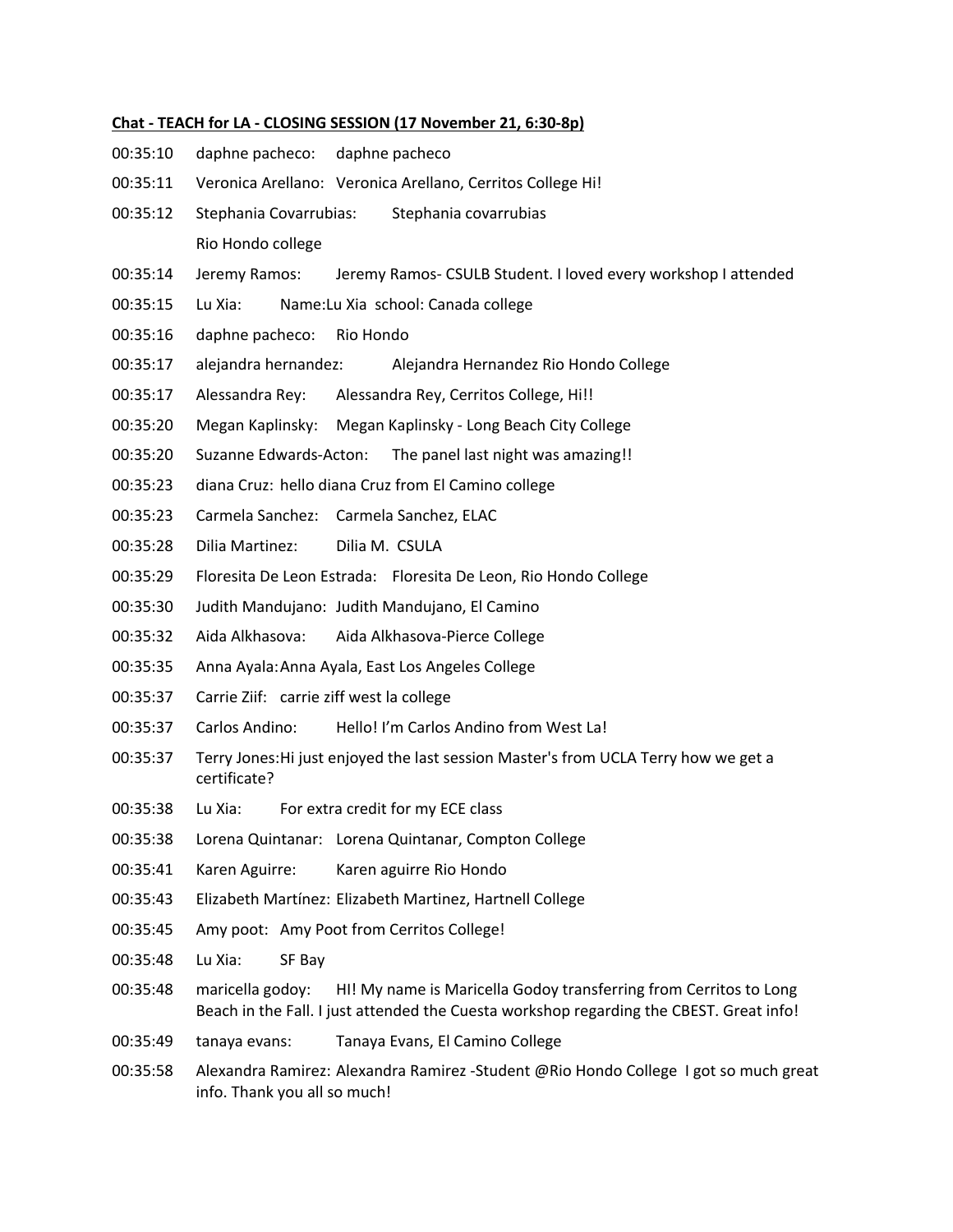- 00:35:58 Tasia Hines:Tasia Hines from West La College
- 00:36:00 Ralph Velazquez: Ralph Velazquez, Rio Hondo College
- 00:36:04 Alejandra Hernandez: Alejandra Hernandez, Rio Hondo, I have enjoyed the multicultural community knowledge. Thank you so much for having this for us.
- 00:36:06 Kayla Cannon: Hello! Kayla Cannon from Cerritos College. My favorite part about the series was hearing the question and answer session during the student panels from all the colleges. I love hearing everyone's stories, it really gives me the extra push to keep going. Thank you all!
- 00:36:08 Terry Jones:Thank you Cuesta workshop
- 00:36:09 Debbie Bryce: Debbie Bryce- Lead Preschool teacher- ELC Colorado
- 00:36:09 David Vargas: I Am David Vargas And A Student At Mt SAC. I Am Planning To Work For Special Education. dvargas61@student.mtsac.edu
- 00:36:10 Tasia Hines:This has been a great experience
- 00:36:12 MARIA RUVALCABA: So far this has been great experience, learning and growing :)
- 00:36:15 Kim Barker: Kim Barker Antelope Valley College
- 00:36:19 jovanna machado: Jovanna Machado Rio Hondo
- 00:36:25 maricella godoy: I have a question, I had to work yesterday and missed the workshop on Special education will that be posted to the YouTube channel?
- 00:36:29 MARIA RUVALCABA: Maria Ruvalcaba, LACOE
- 00:36:30 Jeremy Ramos: I want to see some Double Winners today :)
- 00:36:41 Maria T Gonzalez Lopez: Hello my Name is Maria T Gonzalez Lopez I'm from Santa Ana college(Orange County) future bilingual child development/special needs.
- 00:36:44 Lu Xia: What's that?
- 00:36:45 Stephania Covarrubias: Learning about different ways to acquire knowledge
- 00:36:53 Lea Martinez: Yes it will be posted on You Tube as soon as we get the link
- 00:36:54 Christine Martinez: Christine Martinez, ELAC
- 00:36:54 Anita Perez Ortega: Anita Perez Ortega, Rio Hondo College.
- 00:36:55 Megan Kaplinsky: Welcome to alL!
- 00:37:04 Renee Marshall: TEACH for LA session recordings can be found at:

TEACH LA YouTube Channel https://youtu.be/aKgHGNutEDE

Please subscribe to the Teach LA YouTube channel to get notifications as recordings are uploaded.

CCCTPP website:

http://teacherprepprogram.org/events-and-calendar/virtual-workshop-series-november-2021/

00:37:07 Gabriel Rouse: Lol yeah some double winners.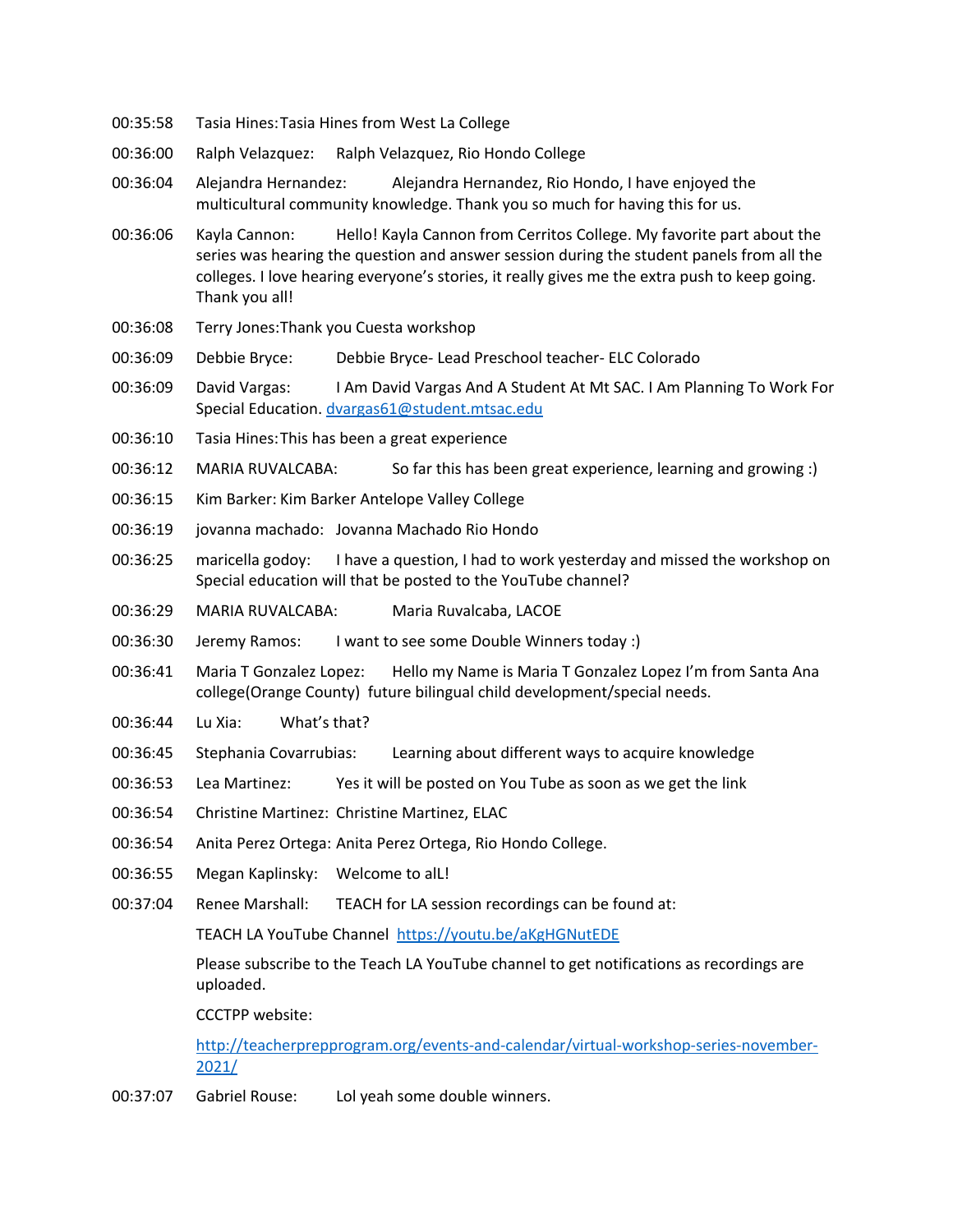- 00:37:26 Elvia Banuelos: Elvis Banuelos- East Los Angeles College
- 00:37:42 Maria T Gonzalez Lopez: mtg102215@gmail.com
- 00:37:51 Gabriel Rouse: Gabriel E. Rouse student Rio Hondo College
- 00:37:58 Lea Martinez: TEACH for LA session recordings can be found at:

TEACH LA YouTube Channel https://youtu.be/aKgHGNutEDE

Please subscribe to the Teach LA YouTube channel to get notifications as recordings are uploaded.

CCCTPP website:

http://teacherprepprogram.org/events-and-calendar/virtual-workshop-series-november-2021/

- 00:37:58 Vatissa Peng: Vatissa Peng, Cerritos College
- 00:38:00 Renee Marshall: Flipbook Link https://anyflip.com/jcxjg/peec/
- 00:38:03 Glenda Conde: Glenda Conde, Animo Compton Charter School
- 00:38:03 Claudia Sanchez: Claudia Sanchez from Cerritos College. Loved every session I've attended, I've learned a lot anode been inspired by all the speakers who have been super awesome! Thank you for putting this together.
- 00:38:31 Stephany Reyes: Stephany Reyes: Cerritos College
- 00:38:34 Rosemary Wrenn: SUCH an incredible resource! Thank you!
- 00:38:35 Patrick Portiz: Patrick Portiz El Camino College
- 00:38:40 areli Soto: Areli Soto student Cerritos College
- 00:38:43 Kenia Ramos: Kenia Ramos Cerritos college
- 00:38:44 Elvia Banuelos: Amazing Work with Flip Book!!
- 00:38:55 Glenda Conde: Great work on the flipbook, Lea!
- 00:38:55 MARIA RUVALCABA: Great reference and good idea. That's how I found out about this training.
- 00:39:11 Heidy Calero: Heidy Calero, Cerritos College
- 00:39:15 Lea Martinez: Please subscribe to our YouTube channel so you will get notifications when we load more recordings.
- 00:39:17 Roxana Barrientos: Hello everyone. YAY semifinal.. I am Roxana and currently a student in cerritos college
- 00:40:15 David Vargas: Do I Need To Go To The One On Saturday Because I Have Church On **Saturdays**
- 00:41:04 Shaika Mohamed Razick: Shaika from El Camino College.
- 00:41:29 Elvia Banuelos: Yes, I'm confirmed to attend!
- 00:41:47 Anna Ayala:Can we have the link for Fridays event
- 00:41:51 Lea Martinez: Thanks Elvia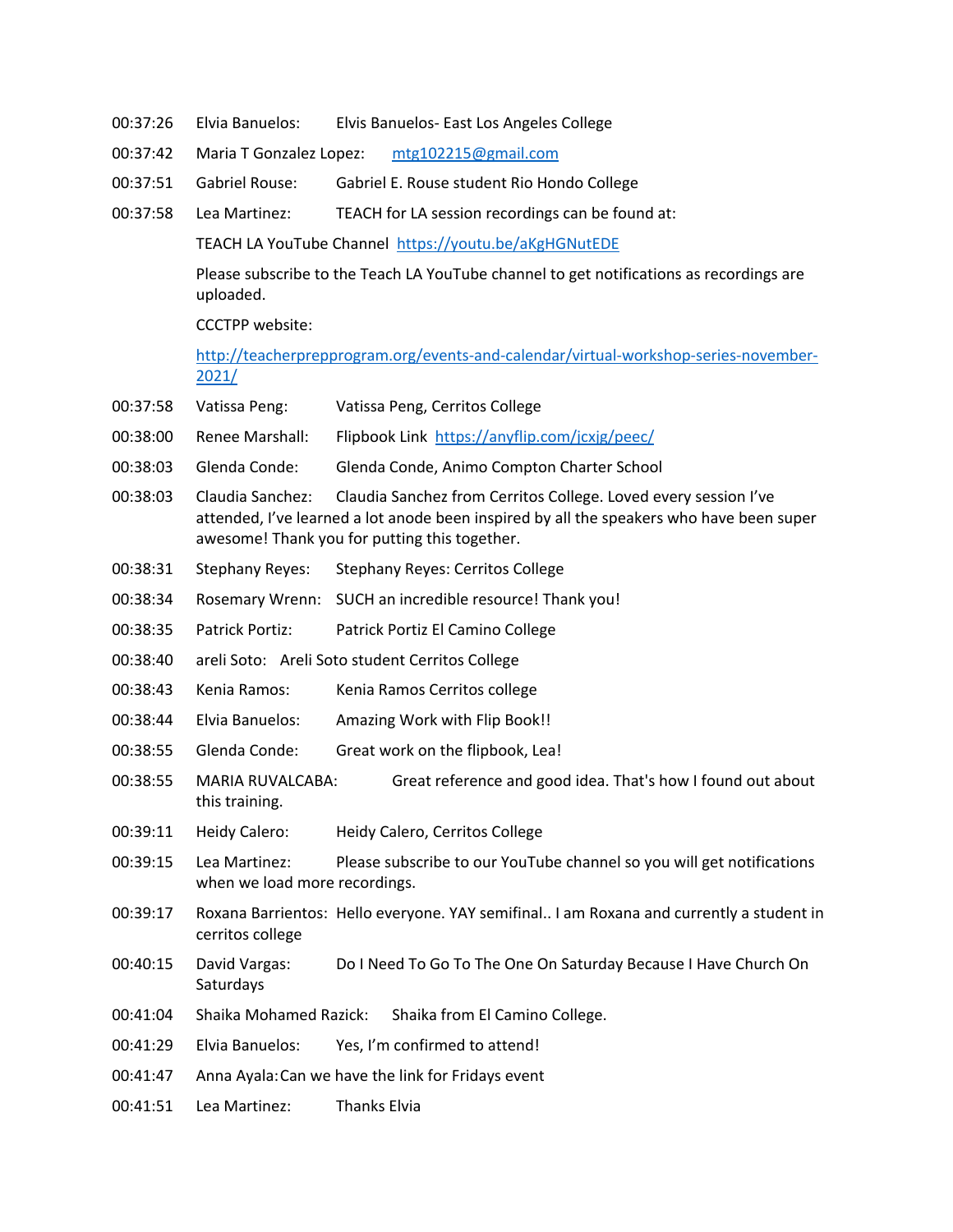- 00:42:29 Dallys Cobian: Dallys Mt Sac
- 00:42:38 Renee Marshall: Opportunity Drawing https://forms.gle/EssaDN9turJEFZJs7 Conference Survey and Certificate Request https://forms.gle/9eAAEtEZBbxTLu3JA
- 00:42:50 Bobby Becka: HI Marini!
- 00:43:17 Marini Smith: Hi, Bobby! We miss you!
- 00:44:57 Stephania Covarrubias: Thank you Lea
- 00:44:59 Megan Kaplinsky: Thank you, Lea! :)
- 00:44:59 Marini Smith: You are awesome, Lea!!
- 00:45:08 Suzanne Edwards-Acton: Yes,Lea!!!
- 00:45:17 Jeremy Ramos:
- 00:45:19 Marini Smith: Your flipbook is so amazing! I love hearing the pages turn, lol.
- 00:45:32 Lea Martinez: Thank you guys!
- 00:45:41 Marini Smith: Yay, Megan!
- 00:45:46 Marini Smith: Whoo Hoo, Yadira!!
- 00:45:56 Suzanne Edwards-Acton: Yes, Bobby!
- 00:45:56 Bobby Becka: Page on the statewide CCC-TPP website for this conference: http://teacherprepprogram.org/events-and-calendar/virtual-workshop-series-november-2021/
- 00:46:04 Lea Martinez: Yeah Yadi!!!
- 00:46:06 Suzanne Edwards-Acton: Yes, Yadira!
- 00:46:08 Elvia Banuelos: Amazing Teamwork!
- 00:46:27 Jeremy Ramos: There is one Important person we also need to thank for communicating with us. Mrs. Renee Marshall :) Thank you Renee you are amazing
- 00:46:37 Kayla Cannon: I will be on Saturday!
- 00:46:37 Anna Ayala:Great work!!!!
- 00:46:47 Marini Smith: YES!! Renee you rock!!
- 00:47:02 Lea Martinez: @Jeremy absolutely right!!!
- 00:47:09 Kim Barker: Yadira is AMAZING!!
- 00:47:27 Alexandra Ramirez: you are ALL so inspiring. Thank you.
- 00:47:34 Lea Martinez: RENEE is AMAZING!
- 00:48:10 Marini Smith: Tarik is my husband and he IS fantastic!!
- 00:48:28 Anna Ayala:Great work!!! I agree great TEAM work for sure!
- 00:48:36 Renee Marshall: Opportunity Drawing link: https://forms.gle/EssaDN9turJEFZJs7
- 00:48:43 Lea Martinez: Awesome! You must be sooo proud, Marini.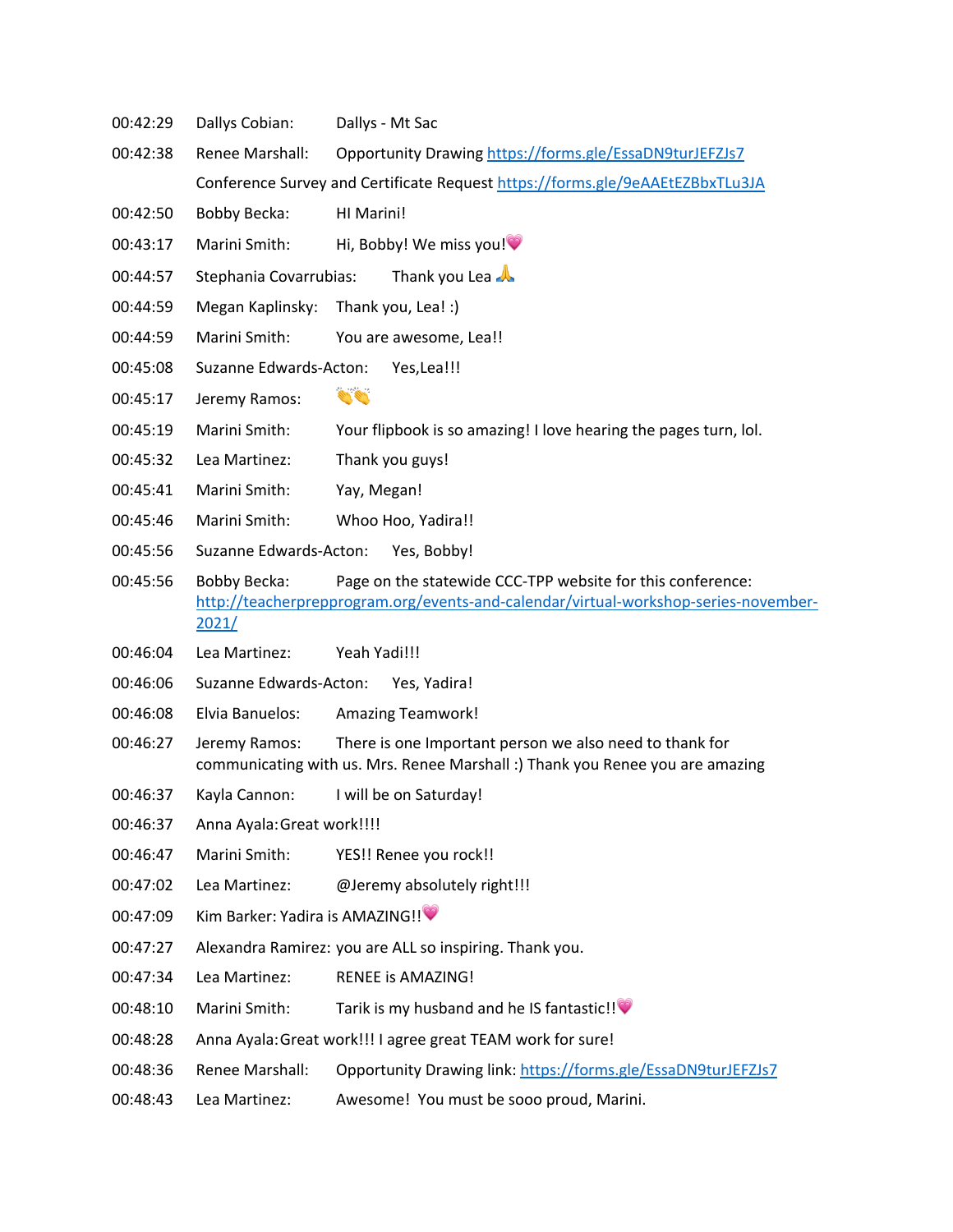- 00:50:16 Dahlya Avila: I love her
- 00:50:38 Lisa Wilson: Great work everyone
- 00:50:47 Renee Marshall: Opportunity Drawing link: https://forms.gle/EssaDN9turJEFZJs7 Conference Survey and Certificate Request Link: https://forms.gle/9eAAEtEZBbxTLu3JA
- 00:51:21 Kim Barker: Fantastic job to you all!!' Great Team!!!
- 00:51:53 Kim Barker: **WA** you all are amazing!
- 00:51:54 Lea Martinez: Yeah Lisa and Kim!!!
- 00:52:14 Elvia Banuelos: So proud of Yadira's perseverance and resilience!
- 00:52:14 Lisa Wilson: Thank you for the love always
- 00:52:48 Renee Marshall: Opportunity Drawing link: https://forms.gle/EssaDN9turJEFZJs7 Conference Survey and Certificate Request Link: https://forms.gle/9eAAEtEZBbxTLu3JA
- 00:52:54 Lea Martinez: We are at 100!!!
- 00:53:53 Lisa Wilson:
- 00:53:59 Renee Marshall: I have 69 entries for the Opportunity Drawing. Fill out the drawing survey ASAP Opportunity Drawing link: https://forms.gle/EssaDN9turJEFZJs7
- 00:54:12 Ancelma Sanchez: congratulations Yadira!!
- 00:54:21 Roxana Barrientos: what does the opportunity of drawing is???
- 00:54:22 Anna Ayala:Yadi, you are a wonderful role model and example to our students.
- 00:54:54 Renee Marshall: Opportunity drawing = prizes for those who get picked
- 00:55:09 Lea Martinez: Opportunity Drawing https://forms.gle/EssaDN9turJEFZJs7 Conference Survey and Certificate Request https://forms.gle/9eAAEtEZBbxTLu3JA
- 00:55:30 Roxana Barrientos: Thank you Renee
- 00:55:50 Renee Marshall: Opportunity Drawing will close at 6:57. Please complete the survey ASAP. Thanks!
- 00:56:26 Kim Barker: **300 A** yes Yadira!!!
- 00:57:00 Rosemary Wrenn: YES success is personal! Let's not compare to other people. :)
- 00:57:18 Lea Martinez: SO true Rosemary
- 00:57:40 Lea Martinez: Success is different for each person
- 00:58:56 Kim Barker: Yes Rosemary!!
- 00:59:16 Renee Marshall: Please enter the Opportunity Drawing Opportunity Drawing https://forms.gle/EssaDN9turJEFZJs7
- 01:00:27 Renee Marshall: Everyone is allowed to join the Opportunity Drawing. We have 97 people on right now and only 73 entries into the Opportunity Drawing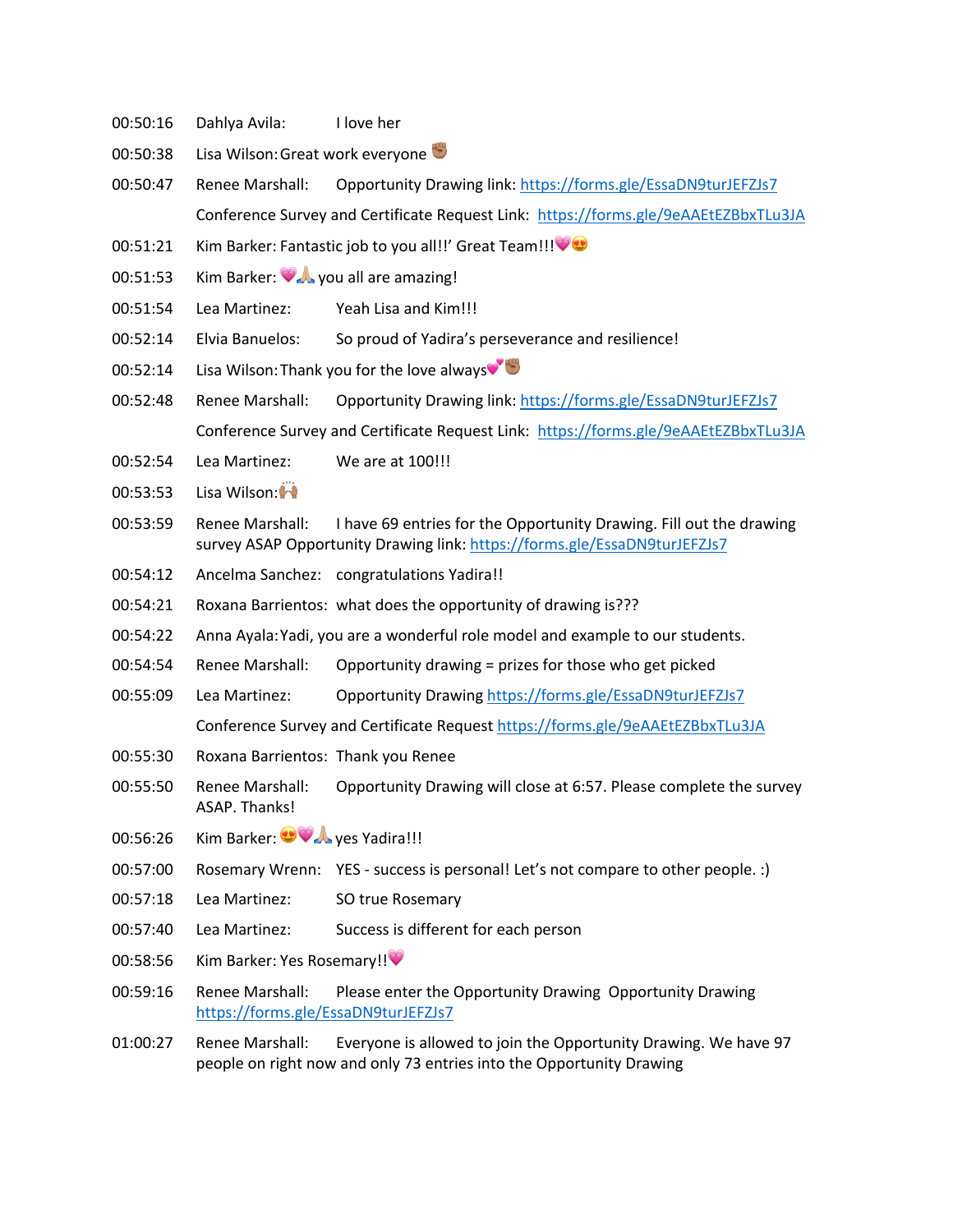01:01:19 Shaika Mohamed Razick: These conferences were so informative and beneficial. I am glad that I got the opportunity to participate few conferences. My one year old was sick and hospitalized past 3 days, but somehow I was able to participate in the sessions because I find these conferences are useful since all the speakers are well experienced and expertises. Thanks for the team for the hard-work and arrangements.

- Shaika (student from ECC).

- 01:02:20 Lea Martinez: Thank you Shaika. I hope your child is better now.
- 01:02:31 Renee Marshall: Last call Opportunity Drawing https://forms.gle/EssaDN9turJEFZJs7
- 01:02:35 Theresa Hagelbarger: I could never have attended this in person. Thank you for providing this for us online and for free.
- 01:02:47 Renee Marshall: Thank you Theresa!
- 01:03:17 Renee Marshall: For those who just joined: Opportunity Drawing https://forms.gle/EssaDN9turJEFZJs7
- 01:03:29 Renee Marshall: Be the teacher you needed
- 01:03:44 maricella godoy: Teacher and my counselor
- 01:03:47 Lea Martinez: Thank you Theresa. This event is for all of you.
- 01:03:56 Renee Marshall: LAST CALL Opportunity Drawing https://forms.gle/EssaDN9turJEFZJs7
- 01:09:17 Kim Barker: So inspirational Yadira! I want to take your class!
- 01:09:48 Renee Marshall: Conference Survey and Certificate Request Link: https://forms.gle/9eAAEtEZBbxTLu3JA
- 01:10:07 Kim Barker: Thank you Lea, Renee, Megan, Bobby and everyone involved for creating this beautiful space!
- 01:10:38 BRENDA SALDANA: Thank you so much Ms. Yadira. hope one day you will be my teacher an to meet you in person!!
- 01:11:09 Lea Martinez: Thank you, Kim! We all appreciate your love and support.
- 01:11:32 Kim Barker:
- 01:12:15 Benjamin Lee: Could you please opening the opportunity drawing again? Thank!
- 01:12:31 alejandra hernandez: Thank you cptb mentors for all you do for us students.
- 01:12:40 Renee Marshall: Benjamin I can add you but I have the wheel already set for the drawing
- 01:13:08 maricella godoy: Thank you so much! I've been talking about you all week to my friends.
- 01:13:10 Rosemary Wrenn: Thank you, Yadira!
- 01:13:13 Benjamin Lee: Thank you!
- 01:13:38 Alexandra Ramirez: Thank you Professor. You are truly inspiring!
- 01:13:43 Kim Barker: Thank you Yadira!!
- 01:13:59 Renee Marshall: Of course Benjamin!!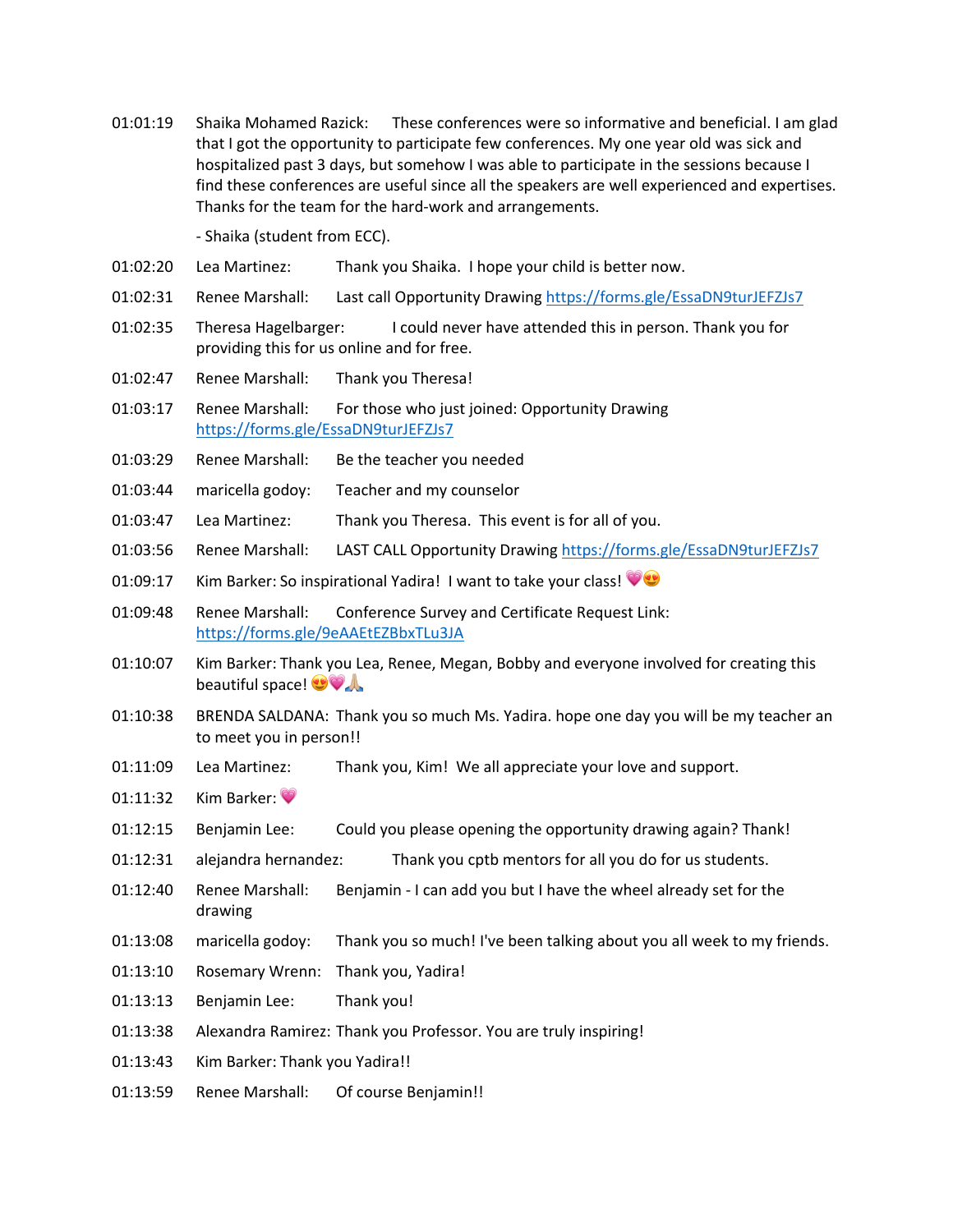- 01:14:25 Elvia Banuelos: Thank you Yadira!
- 01:15:21 Rosemary Wrenn: YES!!! Please!!!
- 01:15:56 Shaika Mohamed Razick: Hi Professor Yadira,

Did you complete your education Bachelors and master simultaneously or it took many years to complete your education and teaching path?

- 01:16:08 Jeremy Ramos: Who is someone that inspired you as well but you didn't mention?
- 01:16:33 Yoselinne Castillo: blogs :)
- 01:16:43 Claudia Sanchez: Thank you for being vulnerable and sharing your story openly.
- 01:17:16 Lisa Wilson: $\bigcirc \heartsuit \bigcirc \heartsuit$
- 01:17:32 Shaika Mohamed Razick: Professor Yadira, do you take Education 201 classes? If so, I would like to join because you are supportive and motivate?
- 01:17:35 BRENDA SALDANA: I just want to say that you are a great person Ms. Yadira and you bring so much inspiration, you are a great example to all women specially in our culture to be resilient.
- 01:18:39 MARIA RUVALCABA: It took me also 6 years to get my AA. I also went to ELA but graduated LACC.
- 01:18:46 Dahlya Avila: Professor does your family respect you as a professional?
- 01:18:48 Lisa Wilson: Get it Yadira
- 01:19:41 Yoselinne Castillo: where do you go for that?
- 01:19:41 Rosemary Wrenn: It is like taking a course with your best friends!!! I just completed a program as a member of cohort and we are all still in touch!
- 01:19:47 Rosemary Wrenn: Plus we network!
- 01:19:55 Lea Martinez: The support is the biggest advantage
- 01:19:57 Claudia Sanchez: Cohorts seem to create a support system
- 01:20:15 Maria T Gonzalez Lopez: Is this offer at every college
- 01:20:15 Lisa Wilson:They do @Claudia
- 01:20:16 maricella godoy: that's how nursing school was and it was great!
- 01:20:24 Alejandra (Alex) Hernandez : Yadira, if you can tell your younger-self something now about your teaching path that you didn't know then that could had help you?
- 01:20:32 Lisa Wilson: Pacific oaks has cohort opportunities
- 01:20:59 Yoselinne Castillo: thank you
- 01:21:42 Jackeline Vasquez: You're amazing Yadira!
- 01:22:17 Yoselinne Castillo: that sounds like mine lol
- 01:22:28 Jennifer Rivera: I had a teacher who told me you can buy your bachelors degree is that true?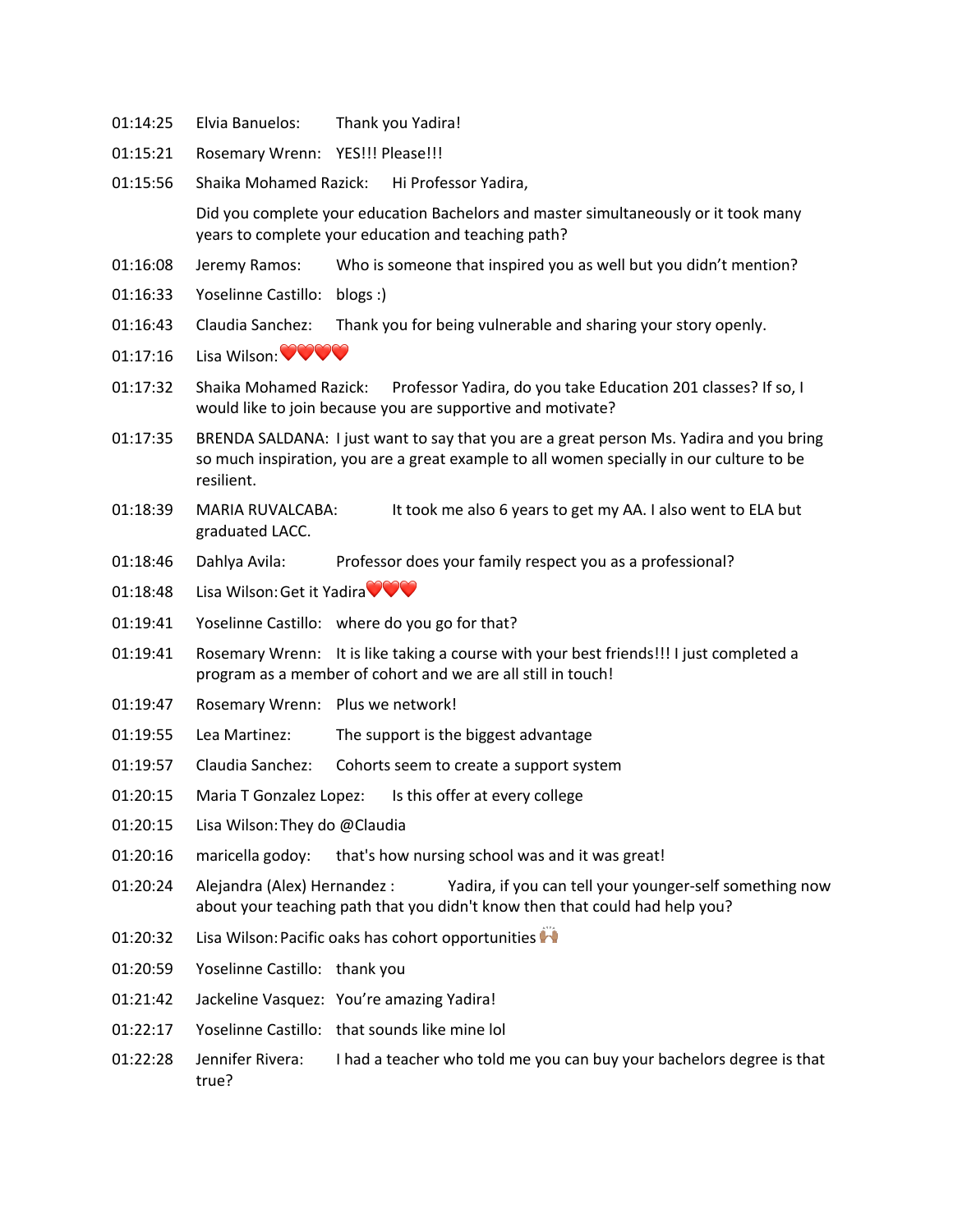| 01:22:37 | Lisa Wilson: MMMMMMMM                                          |                                                                       |
|----------|----------------------------------------------------------------|-----------------------------------------------------------------------|
| 01:22:57 | Lea Martinez:                                                  | We have so many similarities in our culture.                          |
| 01:23:19 | Glenda Conde:                                                  | I can totally relate! Yay for our moms lol                            |
| 01:23:37 | Lea Martinez:                                                  | Great questions!                                                      |
| 01:24:08 | Renee Marshall:                                                | I do not know if any places where you can buy a bachelors degree      |
| 01:24:08 | Maria T Gonzalez Lopez:                                        |                                                                       |
| 01:24:09 | Claudia Quilizapa:                                             | You got it, Yadira!!                                                  |
| 01:24:15 | Dahlya Avila:                                                  | We love your Professor                                                |
| 01:24:17 | Lisa Wilson: <b>WWW</b>                                        |                                                                       |
| 01:24:20 | <b>Stephany Reyes:</b>                                         | $\bigcirc$                                                            |
| 01:24:23 | Marini Smith:                                                  | It's okay, we are here for you and with you!!                         |
| 01:24:30 | Dahlya Avila:                                                  | $\bullet\bullet$                                                      |
| 01:24:33 | Heba Ghaly:                                                    | VVV                                                                   |
| 01:24:34 | <b>Yoselinne Castillo:</b>                                     | you got this                                                          |
| 01:24:34 | Elvia Banuelos:                                                | You got this Yadira!                                                  |
| 01:24:37 | Dahlya Avila:                                                  | We love you                                                           |
| 01:24:39 | Jeremy Ramos:                                                  | It's ok. We are here. It'S Ok to let the emotions out                 |
| 01:24:40 | diana Cruz: $\bullet$                                          |                                                                       |
| 01:24:50 | maricella godoy:                                               | don't say sorry. Thank you for your raw and genuine feelings.         |
| 01:24:55 | Lisa Wilson: Human experience baby sis <b>AVAVAV</b>           |                                                                       |
| 01:24:57 |                                                                | Christine Martinez: Thank you for being so brave and sharing with us. |
| 01:25:13 | Maria T Gonzalez Lopez:                                        | ThAnk you for sharing your experience I can relate with you           |
| 01:25:15 | Lisa Wilson: Heart work Yadira VHVHVHV                         |                                                                       |
| 01:25:21 | <b>MARIA RUVALCABA:</b>                                        |                                                                       |
| 01:25:28 | Jackeline Vasquez: Hugs Yadira I feel you I see you I hear you |                                                                       |
| 01:25:30 | Terry Jones: Thank you! I have tears!                          |                                                                       |
| 01:25:30 | Theresa Hagelbarger:                                           | Thank you for sharing $\vee$ you are an amazing caring woman          |
| 01:25:36 | Shaika Mohamed Razick:<br>Yadira.                              | Stay strong as always. You are a great inspiration to us Professor    |
| 01:25:50 | <b>Gabriel Rouse:</b>                                          | I got chili in my eye                                                 |
| 01:26:09 | Glenda Conde:                                                  | We see you, Yadira!                                                   |
| 01:26:29 | Dahlya Avila:<br>have a childhood                              | Children of immigrants, we go through so much. Many of us did not     |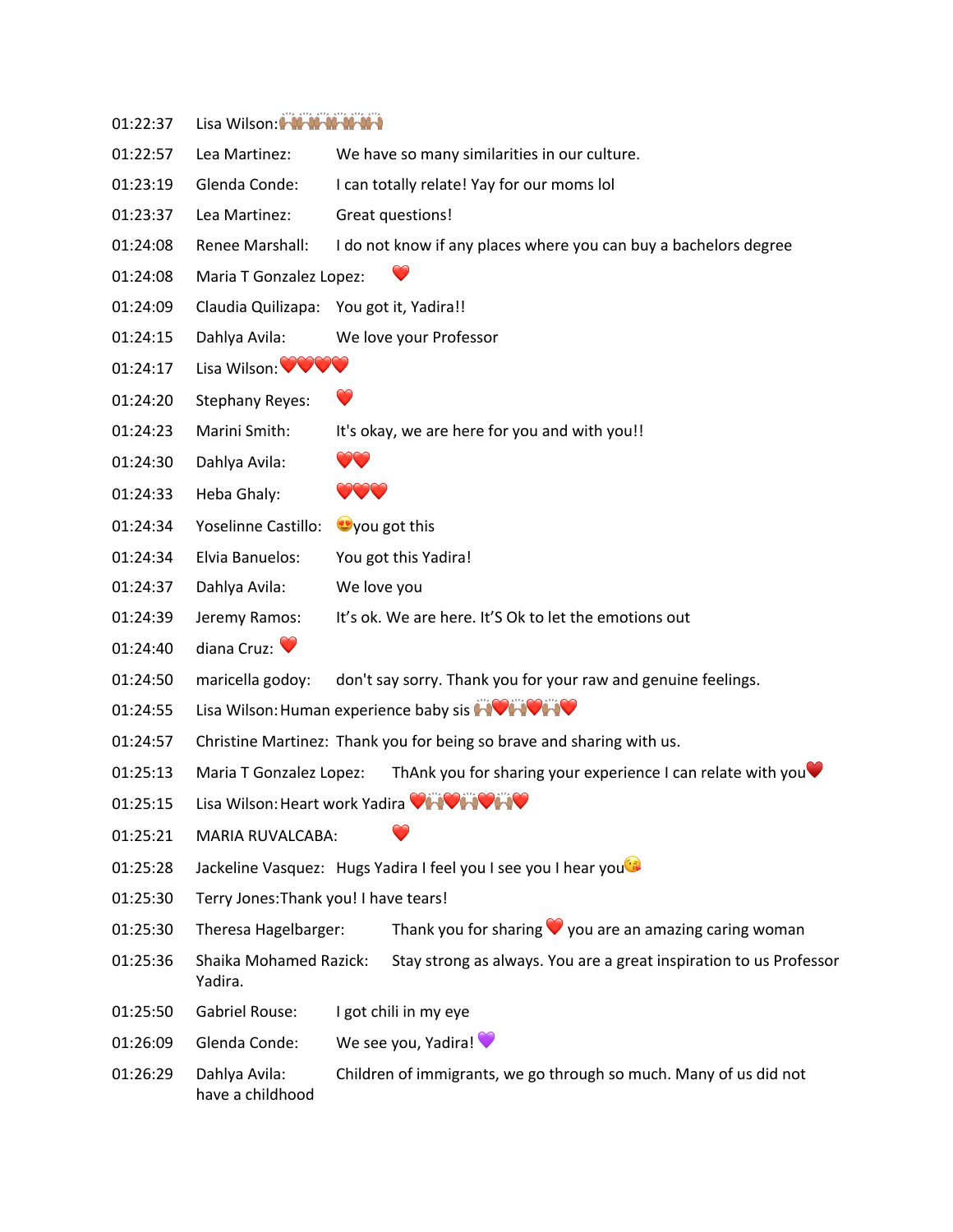- 01:26:51 Yoselinne Castillo: Your mind is a weapon, Keep it loaded.
- 01:27:09 maricella godoy: I'm 52 and have been in school for many years at a time off and on and I have never had teachers like you. I am so happy to see that all the young adults here are being able to see and hear this. YAY for you Yadira! and Yay for all the young adults here that are our future teachers.
- 01:27:19 Lisa Wilson: @Dahlya
- 01:28:00 Lisa Wilson: 
y@maricella
- 01:28:15 Glenda Conde: It's ok to not be ok
- 01:28:36 Lea Martinez: That's a Korean drama title :-)
- 01:28:44 Kayla Cannon: Yes Glenda! I say that all the time.
- 01:29:02 Alejandra (Alex) Hernandez : Thank you Yadira for sharing with us. You are inspiration and motivation for us to keep on going.
- 01:29:05 Kayla Cannon: I'm like I'm not okay but I'm okay with not being okay for now. It's only temporary
- 01:29:08 Nizdali Canales: Thank you very inspiring
- 01:30:25 Shaika Mohamed Razick: After listening to you, I got great confidence in my future career in education. I was still thinking whether will I be able to continue because I am an immigrant. But, Professor Yadira's speech gave me more confidence that I can do it one day. Thanks!
- 01:30:32 MARIA RUVALCABA: I owe 100,000 student loans :(
- 01:31:03 Marini Smith: I feel you- I owe \$250, 000!!!
- 01:31:04 Elvia Banuelos: Yadira earned her degree!

American Graduate: https://youtu.be/3Fcl4CEp3w4

- 01:31:28 BRENDA SALDANA: @Shaika
- 01:31:52 Lisa Wilson:@Shaika
- $01:31:55$  Lisa Wilson:
- 01:31:56 Glenda Conde: It's an investment in ourselves
- 01:32:10 Shaika Mohamed Razick: Thanks all
- 01:32:14 Claudia Sanchez: Let's vote for free universal college, and loan forgiveness!
- 01:32:21 Yoselinne Castillo: lol yes
- 01:32:22 Marini Smith: YES!!!
- 01:32:23 Lisa Wilson:There is movement towards loan forgiveness for teacher and future teachers at the fed level
- 01:32:35 Terry Jones:I agree!
- 01:32:48 Suzanne Vergara: YES RENEE!<3
- 01:33:17 MARIA RUVALCABA: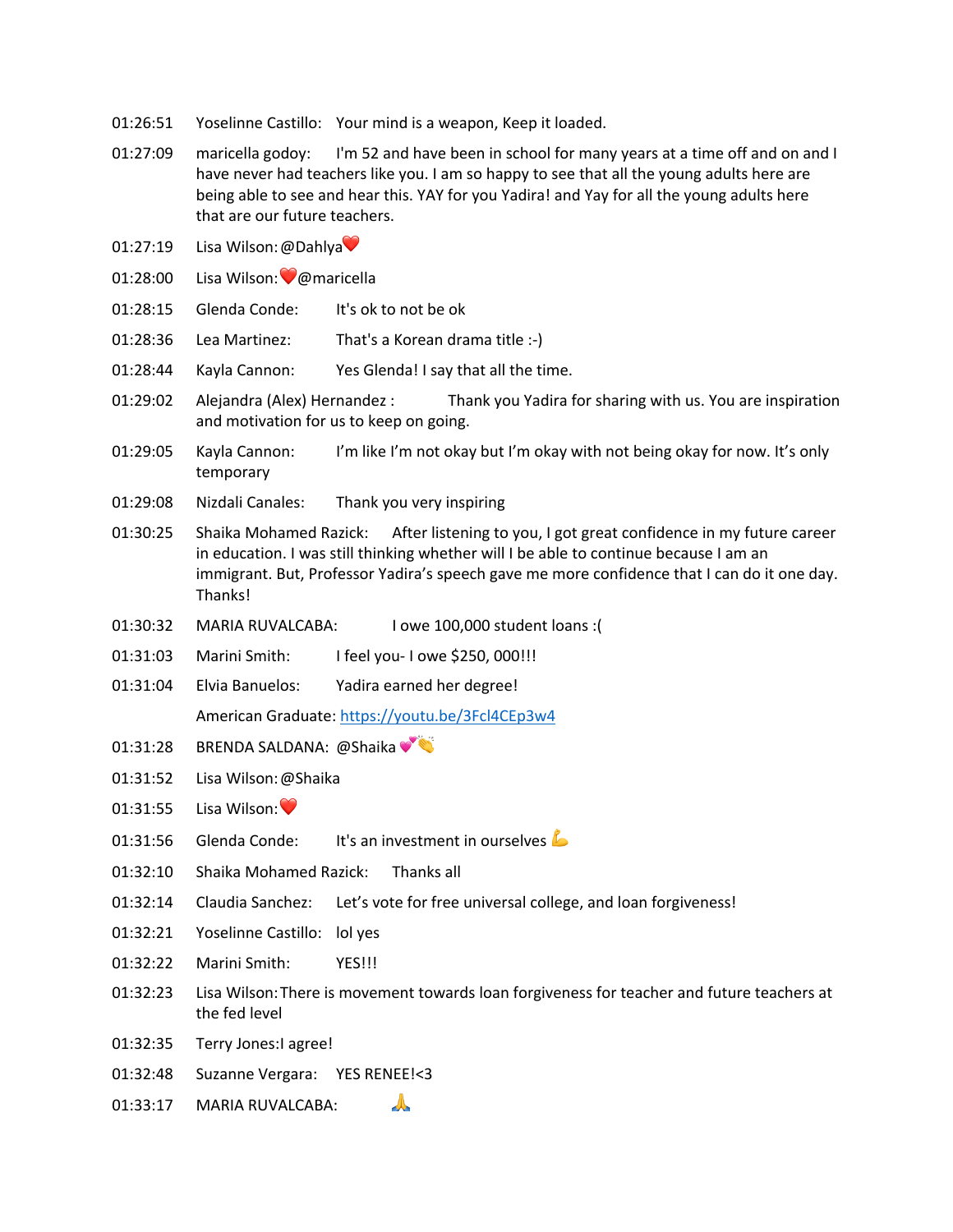- 01:33:22 Dahlya Avila: Papa Biden needs to hurry
- 01:33:24 Lisa Wilson: Stay tuned for more info ... https://www.antiracismed.org/
- 01:33:35 Lea Martinez: Conference Survey and Certificate Request https://forms.gle/9eAAEtEZBbxTLu3JA
- 01:33:44 Lisa Wilson: @Dahlya
- 01:34:52 Lisa Wilson: ❤❤❤❤ public policy
- 01:35:12 Gabriella Rodriguez: Especially loan forgiveness should not just be with certain jobs. I think people forget about the loans and the people struggling to pay them off.
- 01:35:18 Terry Jones:When will we be doing the fun drawing?
- 01:35:31 Lisa Wilson:With build back it will

Be a priority  $\Box$ 

- 01:35:35 Renee Marshall: It is coming up very soon!
- 01:35:39 Megan Kaplinsky: BBB!
- 01:35:52 Lisa Wilson:Yes @Gabriella so true
- 01:35:56 Claudia Sanchez: Is sad that it's not seen as a priority- since it's fundamental to our overall well being economically and socially!
- 01:36:46 Anna Ayala:Yadi, as a student you were Vice President for the Advocates and Educators for Young Children. How did that help shape you in your career.
- 01:36:48 Lisa Wilson:Info today \$11 billion to forgive loans https://fortune.com/education/business/articles/2021/11/17/biden-has-announced-plansto-cancel-11-billion-in-student-loans-heres-who-gets-forgiveness/
- 01:37:10 Suzanne Vergara: Thank you Yadi
- 01:37:25 Floresita De Leon Estrada: I have a question, is the teacher turnout because of the requirements they need to fulfill, because of the pandemic (vaccines) or both?
- 01:38:01 Yadira Arellano-Lopez: @Anna it made a huge difference!!! I mentioned it on Monday the need to be part of a club to gain skills that helped me through out my career  $\blacktriangledown$
- 01:38:14 maricella godoy: YAY! Cerritos!
- 01:38:25 Karen Aguirre: GO RIO!!!
- 01:38:36 Lea Martinez: YAY RIO!
- 01:38:55 Suzanne Vergara: Go rio!!
- 01:38:58 Anna Ayala: 0
- 01:39:16 maricella godoy: WOW! Thank you!
- 01:39:32 Lea Martinez: Yeah Marini!
- 01:39:50 Marini Smith: Aww, thank you!!
- 01:39:57 Maria T Gonzalez Lopez: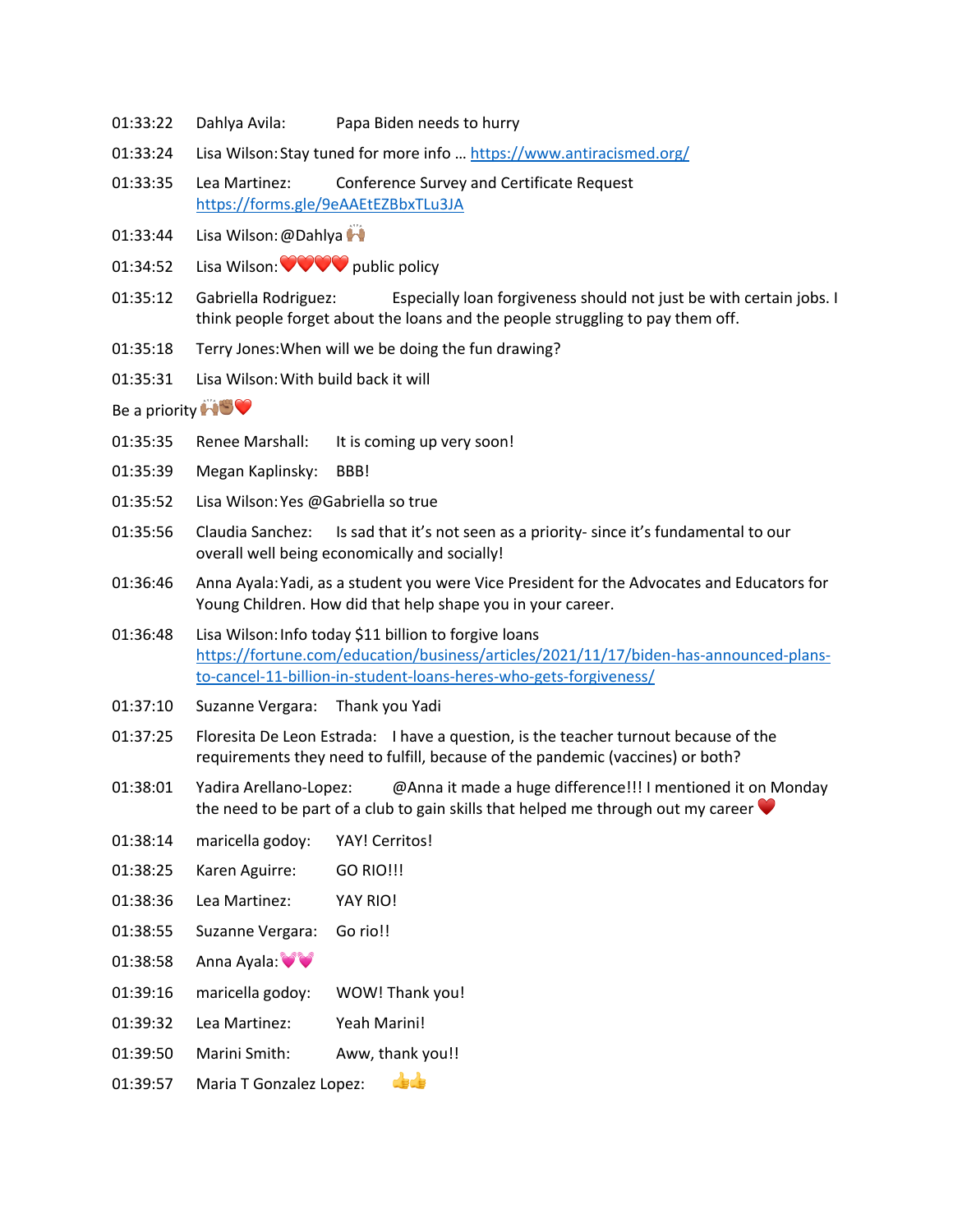- 01:40:02 Claudia Sanchez: Much gratitude to all !
- 01:41:28 Maritza Bryson: Im here!
- 01:41:31 Lisa Wilson: So proud of all of the students  $\bigcirc \heartsuit \bigcirc$
- 01:41:38 Lea Martinez: Yeah Maritza!
- 01:41:49 Lisa Wilson: I love the wheel **WOW**
- 01:42:24 Maritza Bryson: It was Maritza not Marilyn!
- 01:42:41 Marilyn Whitney: You removed me by accident, can you put me back on
- 01:42:41 Maritza Bryson: No you removed Marilyn instead of me!
- 01:43:11 Lea Martinez: Congrats Theresa!
- 01:43:12 Theresa Hagelbarger: love that wheel!
- 01:43:19 Marilyn Whitney: Marilyn Whitney
- 01:43:20 Jackeline Vasquez: There's a duplicate for rubalcava
- 01:44:08 Marini Smith: And I saw the wheel in a CSUDH presentation. Love how we share resources in education!!
- 01:44:17 Viviana Hernandez: I dont see my name
- 01:44:51 Amy poot: i don't see my name either
- 01:45:18 Roxana Barrientos: Thank youuu
- 01:46:16 Shaika Mohamed Razick: Thanks
- 01:46:43 Lisa Wilson: Congrats
- 01:46:52 Suzanne Vergara: Thank you for the tip!
- 01:47:19 Jackeline Vasquez: The teacher discount there is Amazing!!!
- 01:47:39 Karen Aguirre: GO RIO!!
- 01:48:15 Dallys Cobian: Thanks so much!!
- 01:48:19 Glenda Conde: Woohoo!!! Thank you
- 01:48:28 Maria T Gonzalez Lopez: Congratulations
- 01:48:44 Jeremy Ramos: Are these all gift cards?
- 01:49:09 Marilyn Whitney: Oh wow , thank you!!!
- 01:50:08 Gabriella Rodriguez: Man I missed entering the drawing because I had work :/ atelast I'm still here
- 01:50:10 Lisa Wilson: Yes
- 01:50:19 Gabriella Rodriguez: Thank you for everything :)
- 01:50:19 Dahlya Avila: Sending love to your mom
- 01:50:28 Vatissa Peng: Of course! Hope you're mom's going alright.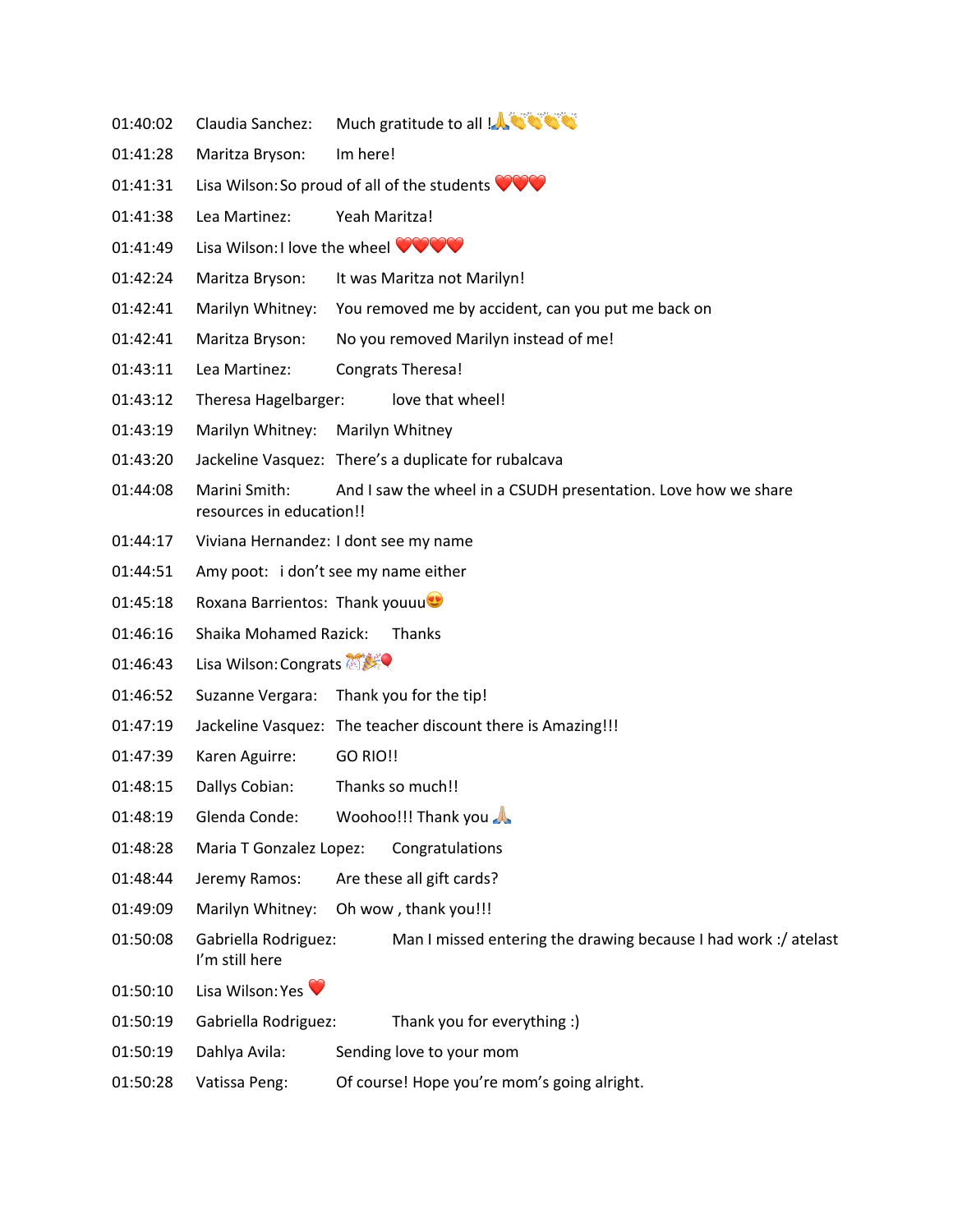- 01:50:40 Renee Marshall: Thank you!
- 01:50:57 Gabriella Rodriguez: Thank you !
- 01:52:09 Kim Barker: Thank you everyone!!
- 01:52:21 Erendira Ortiz: I always buy there for my kids …
- 01:52:37 Benjamin Lee: Thank you so much! What a great surprise!
- 01:53:36 Jeremy Ramos: Or mystery music
- 01:53:44 Megan Kaplinsky: Benjamin can you send your address? I didn't see it
- 01:53:48 Karen Aguirre: mystery mouseketool!!
- 01:53:52 maricella godoy: keep your cookie tins too! We use them in our special education class for counting, and works great for our students that are visually impaired.
- 01:53:54 Jeremy Ramos: Love it
- 01:54:08 Stephany Reyes: Thank you so much  $\heartsuit$
- 01:54:19 Paula Cortes Hernandez: Thank you!
- 01:54:25 Jackeline Vasquez: ahhhhhhh
- 01:54:46 Lisa Wilson:This is so fun! Great work ❤❤❤❤
- 01:55:02 Bobby Becka: Hi Lisa!
- 01:55:29 Theresa Hagelbarger: When we are done, can you share where you found the link? It would be great for my tutoring group.
- 01:55:38 Lisa Wilson: Hi Bobby
- 01:55:51 Theresa Hagelbarger: sorry, the link to the wheel
- 01:55:59 Lea Martinez: You Google it wheel of names
- 01:56:09 Glenda Conde: https://wheelofnames.com/
- 01:56:17 Lea Martinez: THanks Glenda
- 01:56:37 LASHAWN BRINSON: Discovery Toys everything in the picture. I got carried away. It's about \$100.
- 01:57:33 Bobby Becka: Congrats Jackie!
- 01:57:47 Theresa Hagelbarger: congrats Jackie!
- 01:57:59 Lisa Wilson:Love it !!!
- 01:58:11 Araceli Gonzalez: Congrats to all the winners!
- 01:58:27 Theresa Hagelbarger: Thank you Glenda!
- 01:58:43 Lea Martinez: Thank you, CPTP!
- 01:58:47 Megan Kaplinsky: can someone put CPTP contact info for me in the chat
- 01:59:19 David Vargas: How Do I Get In The Bonus
- 01:59:25 Lea Martinez: I'll get it to you, Megan.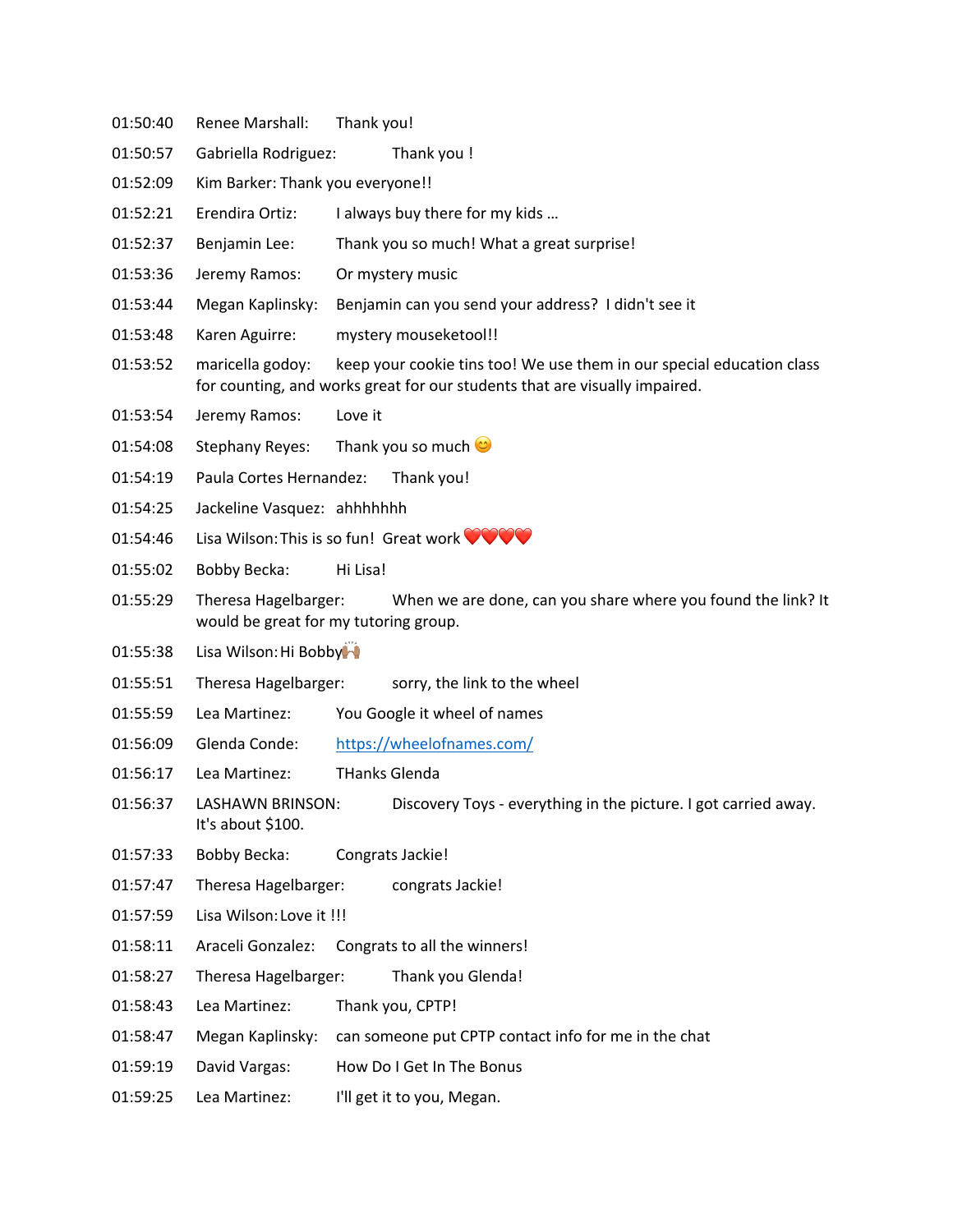- 01:59:35 Megan Kaplinsky: Thanks!
- 01:59:44 Megan Kaplinsky: This one is from CARE?
- 02:00:00 Lisa Wilson: Some resources to check out as well: https://linktr.ee/TeachLA
- 02:00:01 Debbie Bryce: yes
- 02:01:39 Araceli Gonzalez: I just wanted to say that this experience has been inspirational, informative, and ineffable! Thank you all!
- 02:02:02 Marini Smith: Yay, Carrie!! Congrats!! =D
- 02:03:03 Jeremy Ramos:
- 02:03:03 Suzanne Vergara: thank you Angela Gray!<3
- 02:03:05 Megan Kaplinsky: awwww
- 02:03:15 Lisa Wilson: So wonderful Angela
- 02:04:21 Jeremy Ramos:
- 02:04:24 Suzanne Vergara: Thank you Lisa!<3
- 02:04:25 Lisa Wilson:
- 02:04:28 Stephany Reyes:
- 02:04:40 Elizabeth Martínez: im here!
- 02:04:42 Kayla Cannon: Thank you so much! Can't wait to go get some more books for my kindergarten class
- 02:04:52 Bobby Becka: Reminder, for any sessions that you may have missed, they will be loaded on the statewide CCC-TPP website on this page: http://teacherprepprogram.org/events-and-calendar/virtual-workshop-series-november-2021/
- 02:04:55 Lisa Wilson: So proud of all of the students
- 02:05:00 Elizabeth Martínez: Thank you!!
- 02:05:06 Jeremy Ramos: Drumroll
- 02:05:27 Lisa Wilson: Congrats  $\bullet\bullet\bullet\bullet$
- 02:05:37 Glenda Conde: Congratulations, Judy!!!
- 02:06:15 Renee Marshall: Conference Survey and Certificate Request Link: https://forms.gle/9eAAEtEZBbxTLu3JA
- 02:06:18 Judith Mandujano: Thankyou, I appreciate it so much!
- 02:06:34 Suzanne Vergara: Thank you Renee! <3
- 02:06:38 Claudia Sanchez: This has been wonderful and inspiring, thank you all for the hard work in putting this together. It's been enriching, much gratitude
- 02:06:59 Daree Jones: Thanks great workshop today
- 02:07:07 Heba Ghaly: Thanks so much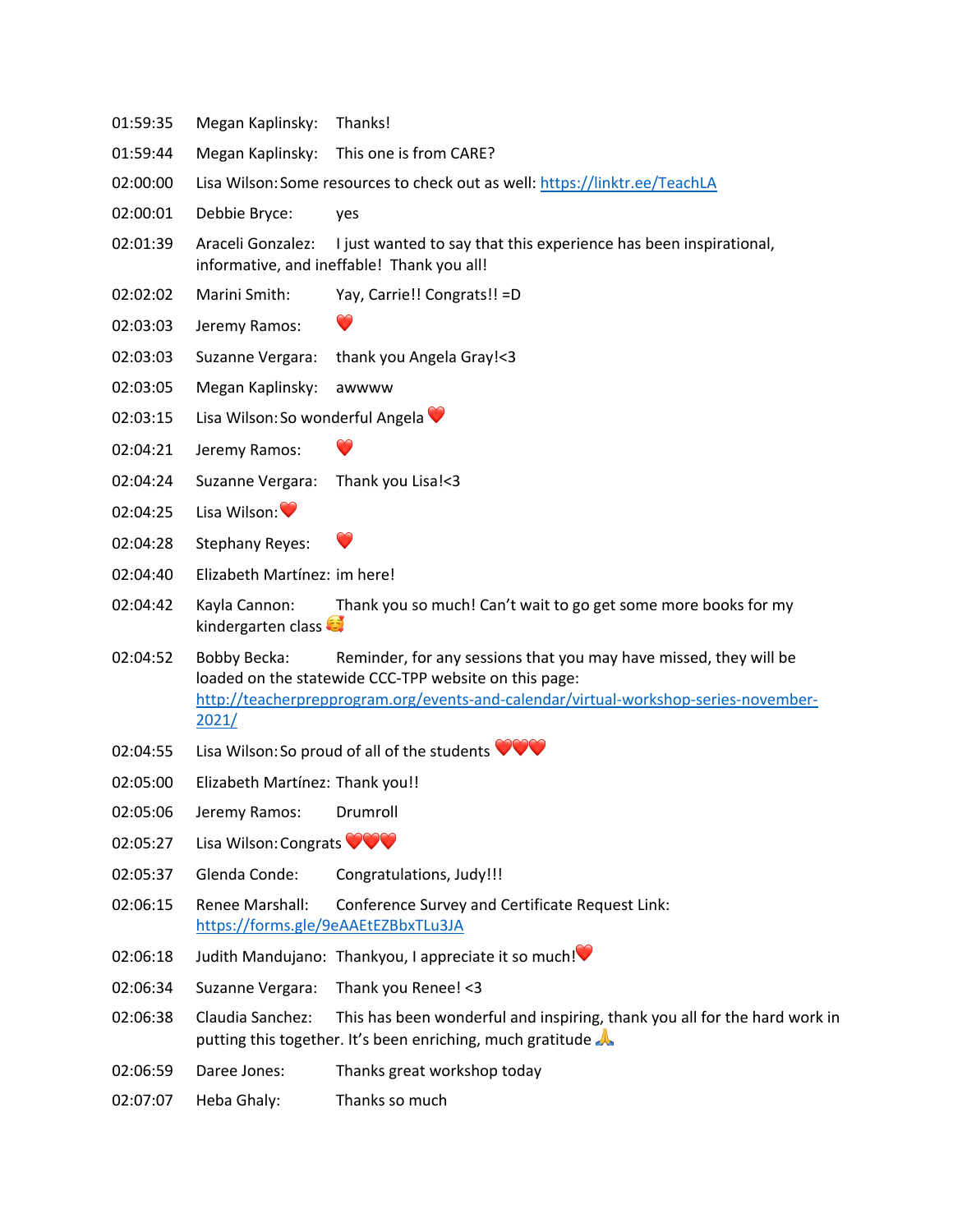- 02:07:13 Marini Smith: My favorite quote- Haim Ginott! Gives me chills every time!
- 02:07:17 Lea Martinez: Subscribe in our YouTube channel to get notifications for recordings.
- 02:07:20 Lea Martinez: TEACH for LA session recordings can be found at:

TEACH LA YouTube Channel https://youtu.be/aKgHGNutEDE

Please subscribe to the Teach LA YouTube channel to get notifications as recordings are uploaded.

CCCTPP website:

http://teacherprepprogram.org/events-and-calendar/virtual-workshop-series-november-2021/

- 02:07:58 Rosemary Wrenn: THANK YOU ALL!!!
- 02:07:59 Graciela Bataz: THIS WAS AMAZING!!!
- 02:07:59 MARIA RUVALCABA: THANK YOU!!!!
- 02:08:02 Dallys Cobian: Thank you all so much!
- 02:08:04 maricella godoy: Thank you!!!!!
- 02:08:08 Luis Laguna: It was amazing!
- 02:08:08 Viviana Hernandez: Thank you
- 02:08:08 Stephania Covarrubias: Thank you  $\heartsuit$
- 02:08:09 Lorena Quintanar: Good night! Thank you!!
- 02:08:09 Jeremy Ramos: Thank you so much
- 02:08:10 Yoselinne Castillo: THANK YOU!!!!
- 02:08:11 Gabriella Rodriguez: You are truly inspiring !
- 02:08:14 Stephany Reyes: Thank you so much for your time
- 02:08:20 Melissa Mejorado: Thank you all so much
- 02:08:21 BRENDA SALDANA: THANK YOU SO MUCH!
- 02:08:22 Suzanne Edwards-Acton: Such a great conference
- 02:08:24 Christine Martinez: Thank you!
- 02:08:26 tanaya evans: Thank you'
- 02:08:28 Shaika Mohamed Razick: Thanks a lot!
- 02:08:48 Suzanne Vergara: Thank you!
- 02:08:50 Marilyn Whitney: Thank you for having this conference and especially for having it online!!!
- 02:08:51 Carmela Sanchez: Thank you!
- 02:09:03 Ralph Velazquez: Thank you to all the moderators. This was an excellent and inspiring conference.